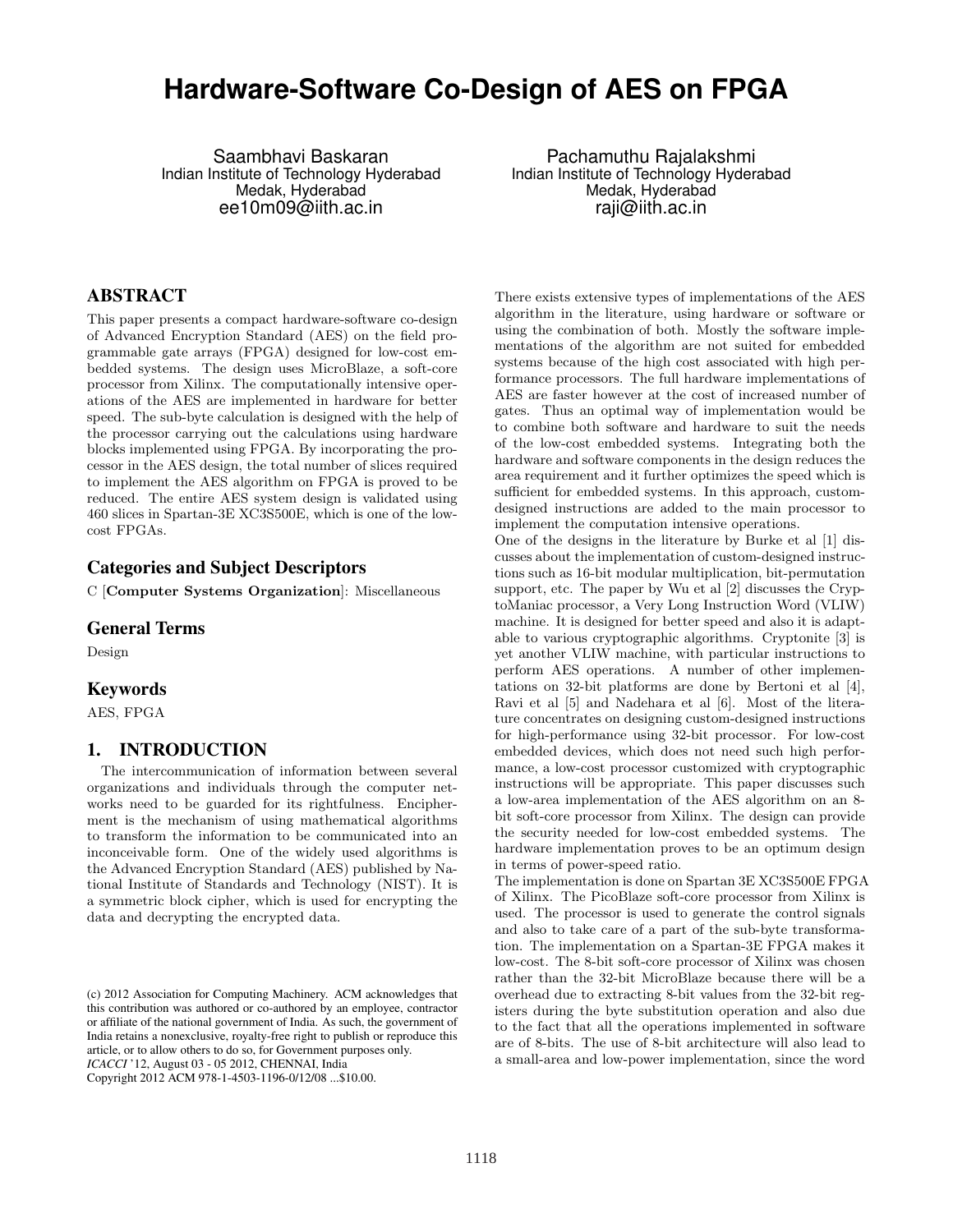

**Figure 1: Block diagram of AES encryption and decryption**

size controls the area of the circuit and the computation power is reduced in comparison to a 32-bit processor. The paper is organized as follows. The overview and the basic structure of AES algorithm is discussed in Section II. Section III describes the implementation of the proposed AES design. The implementation results are discussed in Section IV. Finally, Section V concludes the paper.

## 2. OVERVIEW OF AES

The overall architecture of AES encryption and decryption is shown in Fig. 1 [7]. The input to the encryption block is a 128-bit plaintext, which is the user data. The data and the key are depicted in the form of 4x4 square matrices with each element considered to be of 8-bits size. The input data square matrix is referred as the State matrix, which undergoes the ten rounds of encryption to produce the final ciphertext. Apart from the AES encryption and decryption blocks, the key expansion operates on the initial 128-bit key to give nine more sets of 128-bit key, which is used for each of the rounds from 2 to 10. The four functional blocks of AES encryption and decryption are described as follows.

## 2.1 Byte Substitution (Forward and Inverse)

In the forward byte substitution [7], each 8-bit element of the state matrix is mapped to a new byte. This is implemented by finding the multiplicative inverse in the Galois Field  $(2^8)$ , followed by affine transformation (which is a matrix multiplication with a column matrix followed by XOR operation). The inverse byte substitution involves the inverse affine transformation, followed by multiplicative inverse in Galois Field  $(2^8)$ .

#### 2.2 Shift-Row Transformation

The Shift-Row transform of encryption and decryption operations, is a permutation operation [7], where the rows 1, 2, 3 and 4 of the State matrix undergo a left-shift of 0, 1, 2 and 3 bytes respectively. The inverse shift-row involves the right-shift of the rows by 0, 1, 2 and 3 bytes respectively.

#### 2.3 Mix-Column Transformation (Forward and Inverse)

The forward Mix-Column transformation operates on each column individually. Each byte of a column is mapped to a new value that is a function of all the four bytes from that column. It can be implemented as a matrix multiplication [7] with another 4x4 matrix. The inverse mix-column matrix is found such that the inverse matrix times the forward matrix equals the identity matrix.

## 2.4 Add-Round-Key transformation

In this step, the State matrix is XORed with the 128-bits of the round key. The forward and inverse Add-Round-Key transformations are identical.

The following sections present the proposed architecture for the implementation of the AES algorithm.

## 3. DESIGN ARCHITECTURE OF AES IN FPGA

This section discusses the hardware-software co-design approach implemented in this paper in detail. The implemented hardware units are explained first, followed by the discussion of the detailed data-flow operations. The registertransfer-level/block diagram schematics are given along with the explanation.

## 3.1 Design of Hardware Blocks

#### *3.1.1 Add-Round-Key*

It is implemented in hardware as a simple exclusive-or operation of the 128 bit data and key, as shown in Fig. 2.



**Figure 2: Add-Round-Key.**



**Figure 3: Mix-Column Transformation.**

## *3.1.2 Mix column*

Mix-column Transform can be written mathematically as shown in equation 1 [7]. The 8-bit elements of the state matrix are denoted as  $s_{x,y}$ , where x denote the row and y denote the column of the state matrix. The modified elements are represented as  $s'_{x,y}$ . The numeric values are written in hexadecimal.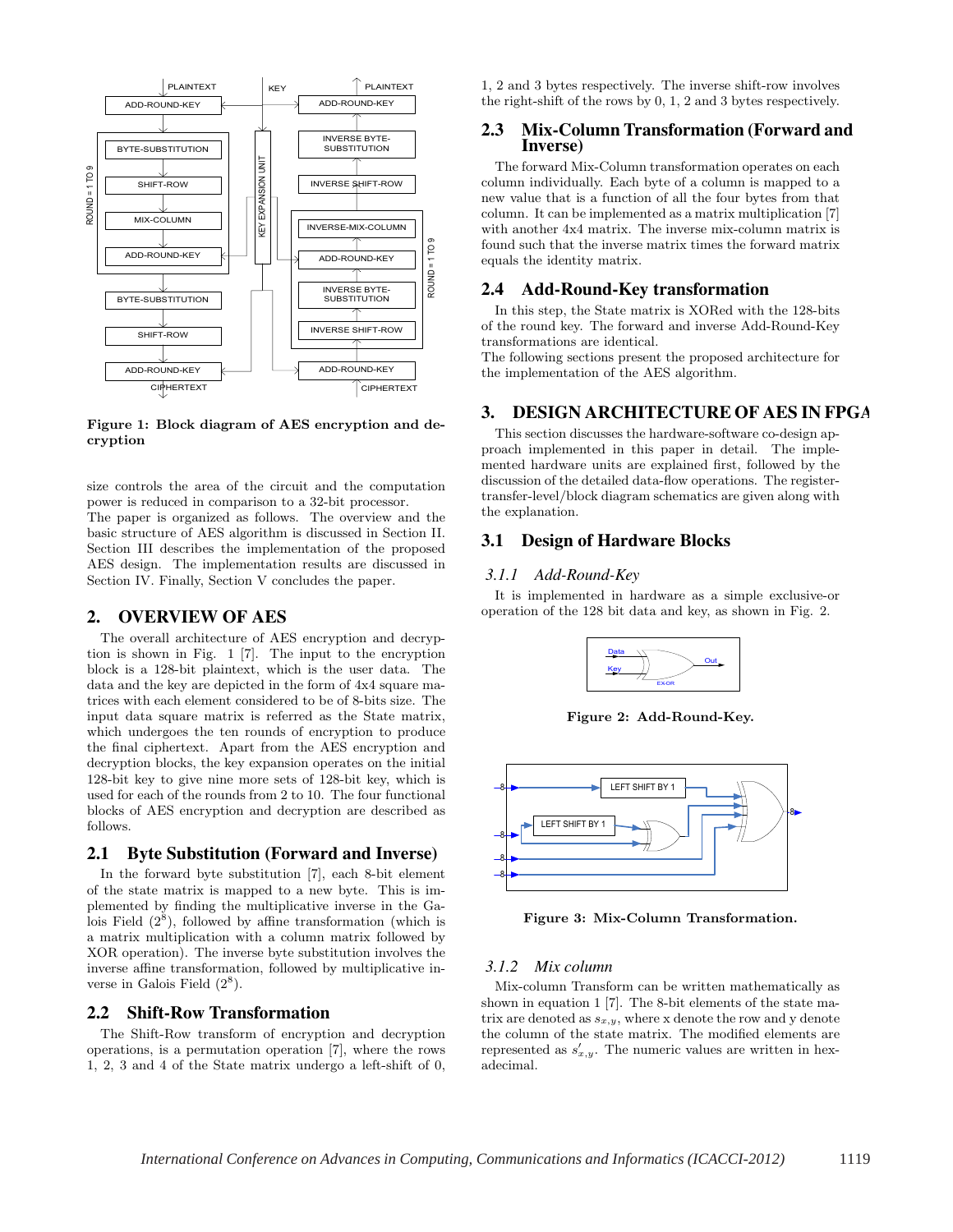$$
\begin{pmatrix} 02 & 03 & 01 & 01 \\ 01 & 02 & 03 & 01 \\ 01 & 01 & 02 & 03 \\ 03 & 01 & 01 & 02 \end{pmatrix} * \begin{pmatrix} s_{0,0} & s_{0,1} & s_{0,3} & s_{0,4} \\ s_{1,0} & s_{1,1} & s_{1,2} & s_{1,3} \\ s_{2,0} & s_{2,1} & s_{2,2} & s_{2,3} \\ s_{3,0} & s_{3,1} & s_{3,2} & s_{3,3} \end{pmatrix} = \begin{pmatrix} s'_{0,0} & s'_{0,1} & s'_{0,3} & s'_{0,4} \\ s'_{1,0} & s'_{1,1} & s'_{1,2} & s'_{1,3} \\ s'_{2,0} & s'_{2,1} & s'_{2,2} & s'_{2,3} \\ s'_{3,0} & s'_{3,1} & s'_{3,2} & s'_{3,3} \end{pmatrix}
$$

Nus of order  $\begin{cases} s_{3,0} & s_{3,1} & s_{3,2} & s_{3,3} \end{cases}$ <br>Multiplication by  $(02)_H$  is equivalent to shifting the byte left by 1 bit. Multiplication by  $(03)_H$  is equivalent to the XOR operation between the data itself and the data shifted left by one. Thus, each 8-bit element in the modified State matrix will have the operation as depicted in the Fig. 3. The synthesized RTL schematic result is as shown in the Fig. 4, which is the equivalent to that of Fig. 3.



**Figure 4: RTL Schematic of Mix-Column Transformation**

#### *3.1.3 Shift row*

Shift row can be merged with the substitute byte transform. That is, the result of the byte substitution is substituted in the 128-bit data register as per the Shifter-Row order with appropriate addressing and control signals generated by the processor through software.

#### *3.1.4 Sub-Byte Transformation*

The Extended Euclidean algorithm is used to calculate the multiplicative inverse [7][8]. Here,  $A(x)$  is the 8-bit element input to the Byte Substitution block.  $M(x)$  is the irreducible polynomial in Galois Field  $(2^8)$ .

#### *3.1.5 Extended Euclidean Algorithm (A(x)):*

The Extended Euclidean Algorithm can be identified as follows [7]:

 $R[1]=M(x); R[2]=A(x);$  $A[1]=0;A[2]=1;$ i=2; While  $R[i] > 1$  $i=i+1;$ R[i]=Remainder [R[i-2] / R[i-1]];  $Q[i]=Q$ uotient  $[R[i-2] / R[i-1]]$ ;  $A[i] = Q[i] * A[i-1] + A[i-2];$  $Inverse = A[i];$ 

## *3.1.6 Division in GF (2*<sup>8</sup>*)*

The division is implemented in hardware as a combinational circuit consisting of shifting and XOR-operations as shown in Fig. 5. Since it is one of the computationally intensive functions, a combinatorial circuit is designed for better



**Figure 5: RTL Schematic of Division in GF(2**<sup>8</sup>**) generated by the Synthesizer.**

speed. This block is called for execution by the processor whenever sub-byte transformation needs to be done.



**Figure 6: Block Diagram of the AES System.**

#### 3.2 Proposed Hardware-Software Co-Design of AES

The block diagram of the whole system is shown in Fig.6. The processor takes care of the sequential steps required to execute the ten rounds. It calls the hardware block functions by giving appropriate 'enable and control signals' to the units.

The custom-designed instructions are implemented for the operations of Add-Round-Key, Mix-Column Transformation, Shift-Row Transformation, the division of two numbers in Galois Field  $(2^8)$ , and Multiplication. The flow of the execution is explained as follows. As the program execution starts from the instruction ROM, the processor enables the 128-bit Data Register and the input data is clocked in with control signals from the processor (RD/W=0). The Add-Round-Key block starts the execution when Start signal becomes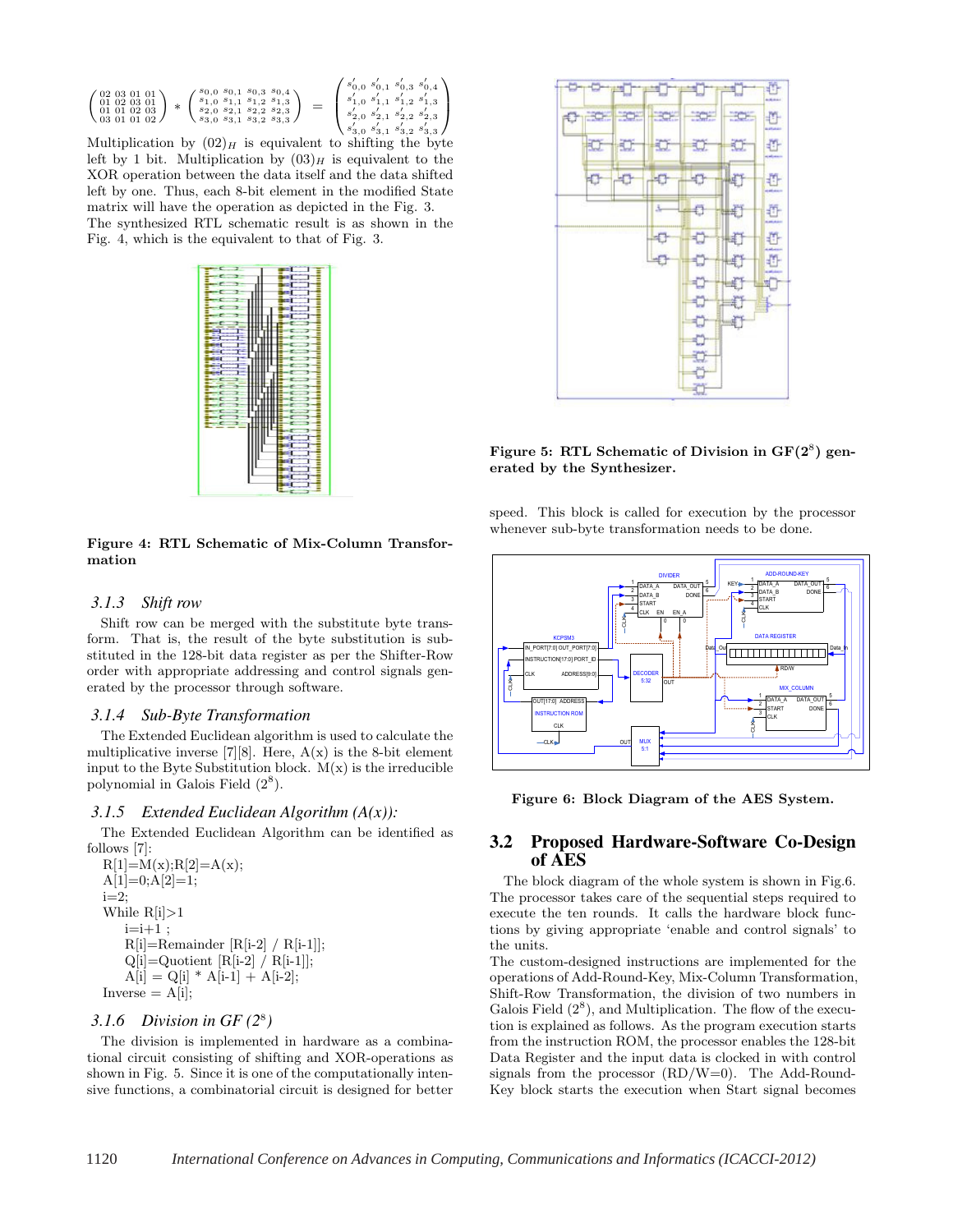|  |  |  |  |  | Table 1: Synthesis Results of the Blocks in the Aes System |
|--|--|--|--|--|------------------------------------------------------------|
|--|--|--|--|--|------------------------------------------------------------|

| Functional Units | Number of Gates or Slices                     | Number of Slices | Delay $(ns)$ | Number of Clock Cycles |
|------------------|-----------------------------------------------|------------------|--------------|------------------------|
| Add-Round-Key    | 128 XOR                                       |                  | 0.25         |                        |
| Mix-Column       | 240 XOR                                       | 120              | 0.504        |                        |
| Divider          | 55 XOR, 1 shifter, 1 subtractor, 1 comparator | 116              | 9.652        |                        |
| Multiplier       | 36 XOR                                        |                  | 1.247        |                        |
| PicoBlaze        |                                               | 96               |              |                        |

logic 1 and RD/W=1 for reading the data from the register. On receiving the proper control signals from the processor, the key is XORed with the input data. The output data is written to the 128-bit register with RD/W=0. The processor next progresses to the subsequent instruction, where the bytes from the data register are read into the PicoBlaze one by one.

For the byte substitution, the extended Euclidean Algorithm is implemented as a five stage finite state machine, with each stage having separate control circuits to produce appropriate outputs upon the enabling from the processor. The division operation is implemented as hardware for gaining faster operation. For division of the irreducible polynomial which is of 9 bits, an additional control signal  $A_{\text{e}}$  is provided, so that only the divisor can be clocked in as input. The result of the byte substitution is written back into the memory in the appropriately shifted position, so that the Shift-Row operation is integrated with Sub-Byte execution. The Mix-Column operation is executed in hardware as an instruction. Upon its finish, the processor instructs the Add-Round-Key block to function, and the whole operation repeats again 8 more times. The key for the remaining rounds are taken from the external hardware implemented key expansion unit. The key expansion unit is designed for on-the-fly-key generation similar to [10]. The final round executes in similar manner, though without the execution of the Mix-Column operation. This information is integrated in the software program. The final Ciphertext is written back into the 128 bit Data Register.

The decryption process is implemented in the same manner, with appropriate modifications in the program along with the hardware of Mix-Column for the implementation of its inverse transform.

#### 4. ANALYSIS OF THE IMPLEMENTATION

A major advantage of the current design is the realization of reduction in the number of S boxes from 4 to 1. This reduces the number of slices needed, as S-box forms the major part of the complete design. Also the Mix-column instruction has four instances of the 32-bit Mix-column module and it finishes the operation for a single byte within 1 clock cycle. The same 4 instances are used for the remaining 3 rows of the state matrix instead of using another 12 instances of the Mix-column hardware.

The design uses an 8-bit processor and 128-bit hardware registers. This 8/128-bit mixed architecture helps in conserving the area, even while achieving increased performance.

The design is coded in VHDL. It is functionally verified and synthesized. Xilinx-XST tool is used for synthesis. The numerical results of the synthesis are shown in Table I. As seen from the table, the total design takes 460 slices. The design is targeted for Spartan 3E FPGA. The picoblaze is operated at 100 MHz. The maximum worst-case delay of the byte substitution block is 80 ns with a clock of period 10 ns. The delay varies depending upon the data as the extended Euclidean algorithm is used.

All the units are verified for correct functionality individually. The Byte Substitution block is verified for all the bit combinations. The waveform for encryption of arbitrary inputs of data and key is shown in Fig. 7. Here, a[0:127] denotes the plaintext in hexadecimal values, key[0:127] denotes the initial 128-bit key, b[0:127] denotes the final ciphertext and w[0:1407] denotes the entire key generated by the external key expansion unit. Similarly the output waveform for

|             | 127.813 ns                                                        |
|-------------|-------------------------------------------------------------------|
| <b>Name</b> | 100 ns<br>l120 ns.<br>1140 ns                                     |
| a[0:127]    | ae2d8a571e03ac9c9eb76fac45af8e51                                  |
| key[0:127]  | 2b7e151628aed2a6abf7158809cf4f3c                                  |
| b[0:127]    | f5d\$d58503b9699de785b95a96fdbaaf                                 |
| w[0:1407]   | 2b7e151628aed2a6abf7158809cf4f3ca0 <mark>fafe1788542cb123a</mark> |

**Figure 7: Output Waveform for Encryption with the input plaintext, key, ciphertext and the expanded key shown.**

decryption is as shown in Fig. 8, where the input  $a[0:127]$  is the ciphertext, and b[0:127] is the resulting plaintext.



**Figure 8: Output Waveform for Decryption with the input ciphertext, key, plaintext and the expanded key shown.**

# 5. CONCLUSIONS

The main objective of this work is to identify and realize a compact design for AES algorithm that involves reduced number of slices, which could be implemented in a low-cost FPGA. The design is suitable for incorporating in low-cost embedded systems where the speed needed is moderate. The synthesized design proves to be compact with respect to the number of slices needed. The unit occupies about 9.9% of the total number of slices (4656) in Spartan 3E FPGA XC3S500E.

The proposed design addresses the area to speed ratio for the AES implementation. As a future scope, the implementation of the byte substitution operation can be implemented